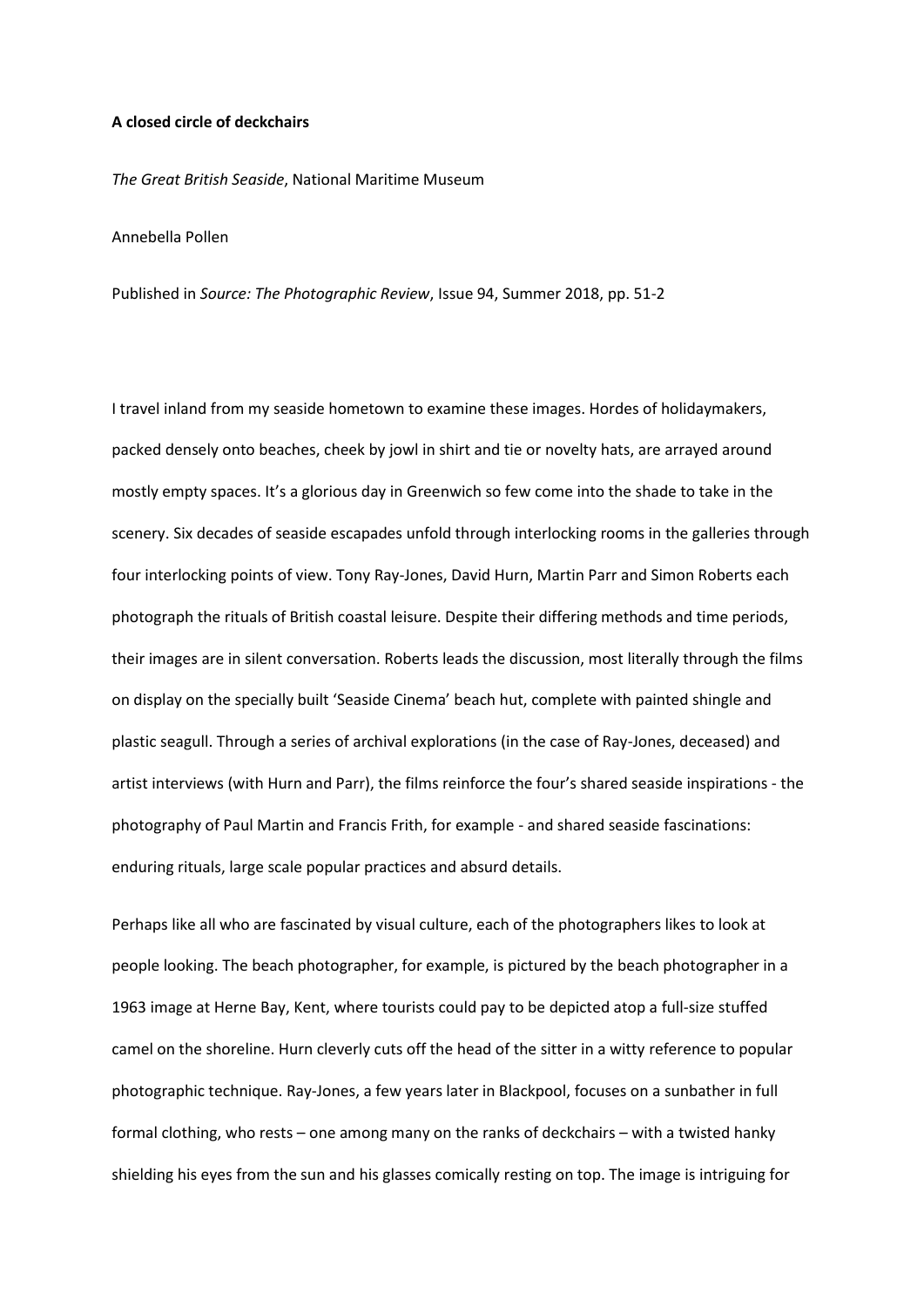the tiny concession made to relaxation at a location where permissiveness and informality are expected, but the improvised blindfold also evokes the blinkered and myopic motifs that punctuate the show. Here is Britain, after all, at the very edges of its island territory, yet here are Britons positioned firmly behind windbreaks as defences against the elements and the vast expanses beyond; they huddle together in circles of seats with their backs to the sea. Photographs repeatedly feature boundary markers, breakwaters, railings, danger signs to keep off the groynes. The message is less of a looking outwards than a warning cry to *Look Out!*

This state of insularity may be one of the peculiarities of collective character that the show seeks to provide. From the title onwards we are encouraged to think of the work in a nationalist frame. But there's also insularity in the points of view of the photographers; they are from different generations but each is white, male and British-born. Their view of the seaside is remarkably homogeneous; it is a kind of self-reflection. Undoubtedly this makes for a smooth and coherent show. The shared themes unfold across practitioners and endure across time, whether the prints are small-format or large-scale, presented in monochrome or in hard, bright colour. From the earliest photographs on display to the museum's 2017 commission of new work from Parr, the seaside is figured as a site of constancy. For Parr in particular, a sense of timelessness is part of the seaside's charm; he states that a photograph taken on a British beach today could look the same as one taken in the 1950s. The same could be said of his brassy seaside repertoire; ruthless seagulls and gaudy skies have so long punctuated Parr's oeuvre that his photographs of the last thirty years are almost indistinguishable. I say *almost* because he works with new material in his recent study, focusing on the ethnic mix on Essex beaches, from Hindu celebrations at the water's edge on the last day of Shravan festivities to Sikhs drinking Smirnoff on the sand. Community, family and ritual still figure large in these images but Parr seems on less familiar territory. The subjects are treated with careful curiosity rather than trademark ridicule; this is self-consciously 'them' rather than 'us'.